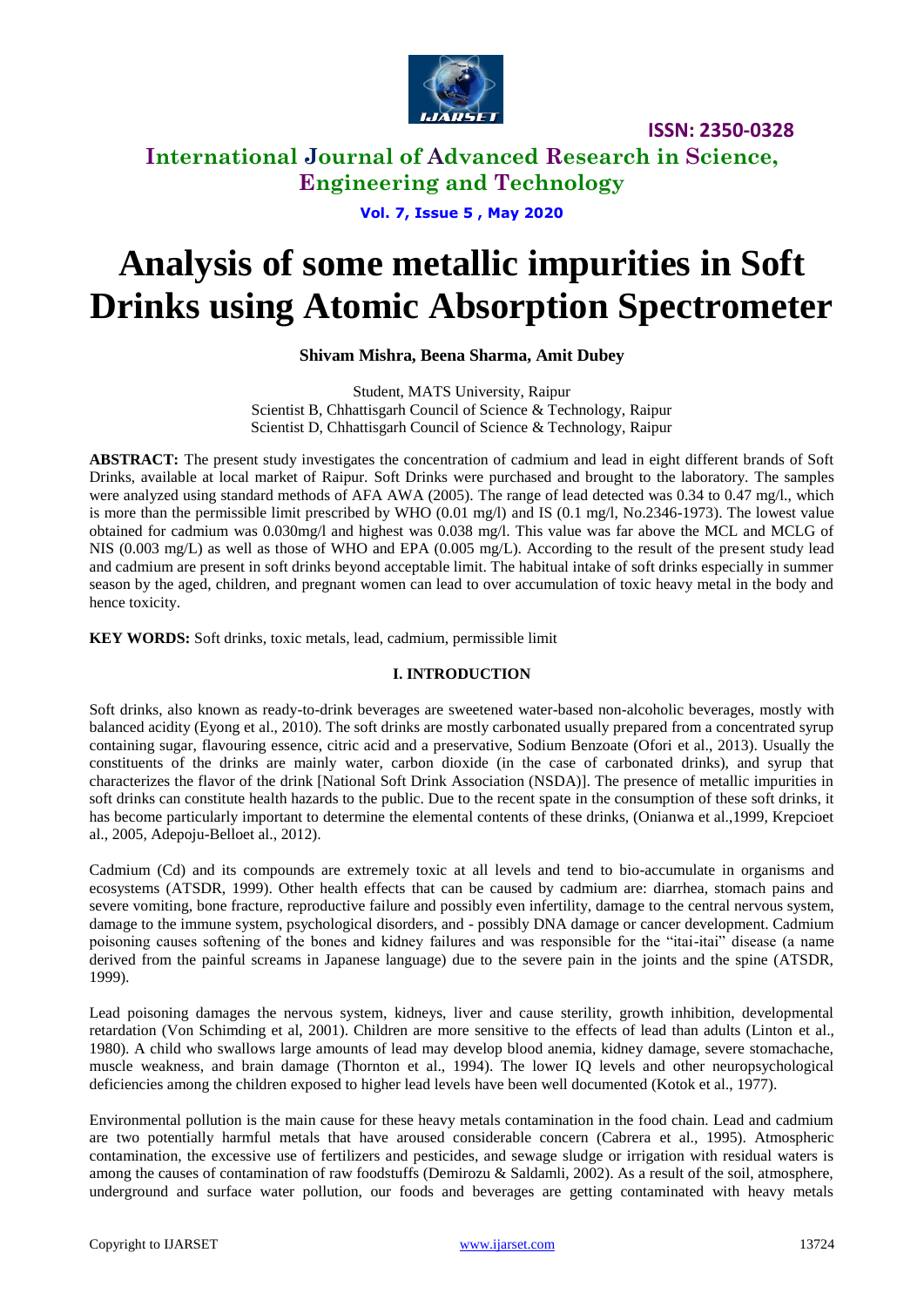

# **International Journal of Advanced Research in Science, Engineering and Technology**

## **Vol. 7, Issue 5 , May 2020**

(Krejpcio et al., 2005). Because of their high toxicity, arsenic, lead and cadmium need to be quantified in food and beverages (Barbaste et al., 2003).

#### **II. MATERIAL AND METHODS**

All the standard solutions were prepared from analytical grade compounds of Merck Company. All the glassware used was of Borosil. Prior to all chemical analyses, the reagent bottles, beakers, and volumetric flasks were cleaned by soaking overnight in 2N hydrochloric acid, rinsed with water oven. Total eight samples of bottled soft drinks like thums up, mirinda, fanta, sprite, sting, coca cola, pepsi, fizz, 7up were purchased and brought to the laboratory from local grocery stores in the commercial city of Raipur. Prior to analysis, the samples were digested according to the method of Wallace (2001). In this method, 10 ml of 69%concentrated nitric acid was added to 20 ml of the sample and the mixture was evaporated on a hot plate in a fume cupboard until the brown fumes disappears leaving white fumes. If brown fumes persist, 5 ml of 69%concentrated nitric acid and 5 ml of 30% H202 was added after cooling the sample. Refluxed the sample at  $90^{\circ}$ C until reduces to 2-5 ml. Subsequently, additional distilled water was added to make up the volume to 100 ml which was then filtered with whatman filter paper and ready for atomic absorption spectrophotometer (AAS) analysis using the Varian AA240 model. A working solution of 100 ppm was pre-pared from the stock solution and serial dilutions were made. The absorbance of these solutions was obtained using AAS at 228.8, 283.3nm for cadmium and lead.

#### **III. RESULT AND DISCUSSION**

The values determined for lead and cadmium are presented here in the Table 1. Lead and cadmium were detected in all the samples.

As defined by the United States Environmental protection agency, the standard for the determination of heavy metal contamination in soft drink is based on two units of measurements; the maximum contaminant level goal (MCLG) and maximum contaminant level (MCL). MCLG is the level of a contaminant in drinking water below which there is no known or expected risk to health and hence allow for a margin of safety and are non-enforceable public health goals. On the other hand, MCL is the highest level of a contaminant that is allowed in drinking water. The MCLG and MCL are measured in milligrams per liter (mg/L) which is equivalent to parts per million (EPA, 2011).

Table: 1 Mean values of concentration (mg/l) of lead and cadmium in different samples of Soft Drinks (\*Standard Deviation)

| Sample           | Ph   | $SD*$ | $C_d$ | $SD*$ |
|------------------|------|-------|-------|-------|
| $\mathcal{I}$ .  | 0.42 | 0.012 | 0.037 | 0.007 |
| 2.               | 0.36 | 0.010 | 0.030 | 0.006 |
| $\mathfrak{Z}$ . | 0.42 | 0.012 | 0.035 | 0.007 |
| $\overline{4}$ . | 0.47 | 0.013 | 0.038 | 0.007 |
| .5.              | 0.41 | 0.012 | 0.036 | 0.007 |
| 6.               | 0.39 | 0.011 | 0.032 | 0.006 |
| $\mathcal{I}$    | 0.34 | 0.010 | 0.028 | 0.005 |
| 8.               | 0.39 | 0.011 | 0.035 | 0.007 |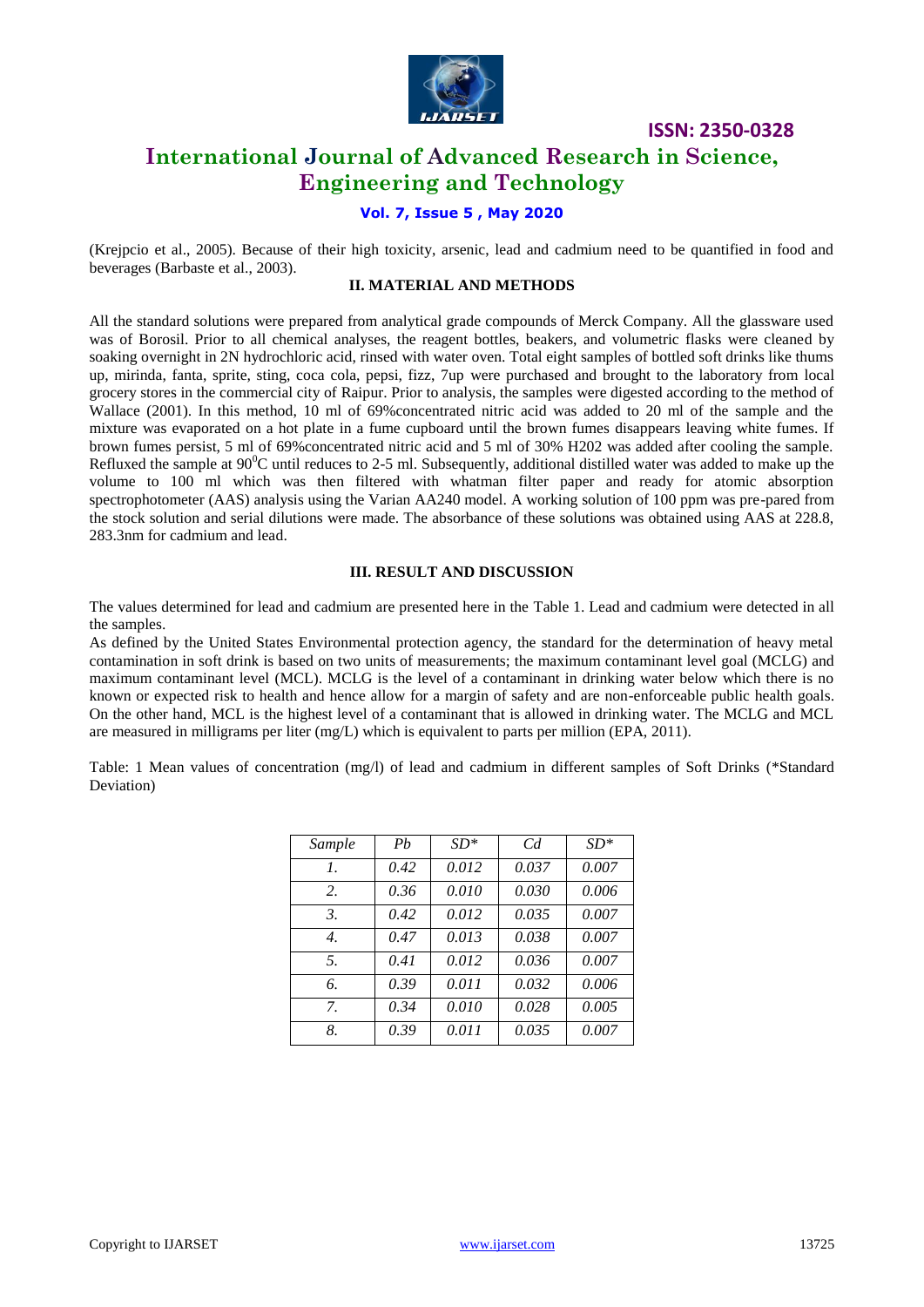

# **International Journal of Advanced Research in Science, Engineering and Technology**

## **Vol. 7, Issue 5 , May 2020**



Fig. 1: Comparison of Concentration of elements (Pb and Cd) in the samples of Soft Drinks Lead and cadmium were detected in all the samples.

The range of lead detected was 0.34 to 0.47 mg/l., whereas the maximum permissible limit of lead in soft drinks prescribed by WHO is 0.01 mg/l. Thus all the samples have lead content more than permissible limit of WHO and also more than 0.1 mg/l which are recommend by the IS (No.2346) (1973). The lowest value obtained for cadmium was 0.030mg/l and highest was 0.038 mg/l. This value was far above the MCL and MCLG of NIS (0.003 mg/L) as well as those of WHO and EPA (0.005 mg/L). As presented in the figure1.

The research performed in England revealed that the heavy metal levels in the non-alcoholic beverage samples were within the standard. In this study lead, arsenic, and cadmium contents were determined as  $0.02-0.05$  mg/kg,  $< 0.1$ mg/kg, and 0.0004–0.001 mg/kg, respectively, in total 100 samples (Maff, 1998). These cadmium and lead contamination values in the samples were found to be very less than our results. Previous studies in Nigeria have also confirmed the presence of cadmium in soft drinks and have shown the level to be above the tolerated limit. Onianwa *et al*. (2001) reported cadmium, copper, lead, and zinc levels as 0.002- 0.005 ppm, 0.10 - 0.10 ppm, 0.04 - 0.01 ppm, 0.15 - 0.03 ppm, respectively, in carbonated soft drinks in Nigeria. These results of lead and cadmium are far less than ours but concentration of copper was more than present reported values. Maduabuchi et al. (2006) reported cadmium levels as 0.002–0.0073 mg/l in canned drinks and 0.092 mg/l in non-canned drink. These lead levels were lower than those determined in our research. A study by Al-Mudhaf (2016) of the levels of 25 trace and heavy metals in total 29 soft drinks samples indicated that none of the metals exceeded either the US-EPA or the WHO maximum recommended levels for drinking water. The levels of micronutrient and toxic metals were found much lower than that mention in the published work worldwide.

#### **VI. CONCLUSION**

A long-term and/or excessive consumption of foods containing heavy metals above the tolerance levels has a hazardous impact on human health. Because soft drinks are widely consumed, they contribute a large fraction to the heavy metals intake and, therefore, strict control of these elements is advisable. For this reason, the steps in all processes must be monitored for preventing the contamination by heavy metals.

It is clear from the present research that all the samples have seriously high level of lead and cadmium. Lead and Cadmium toxicity is well documented and recognized as major environmental health risks throughout the world (Bingol et al., 2010) (Krejpcio et al., 2005) and (Rubio et al., 2006). Lead affects humans and animals of all ages, however, the effects of Lead are most serious in young children (Adepoju-Bello, 2012). Cadmium is a toxic and carcinogenic element (Krejpcio et al., 2005 and Rubio et al., 2006).Cadmium intake in relatively high amounts can be detrimental to human health. Over a long period of intake, Cadmium may accumulate in the kidney and liver and because of its long biological half life, may lead to kidney damage (Maduabuchi et al., 2006). After acute and chronic exposures, it causes a variety of adverse health effects to humans such as dermal changes, respiratory, pulmonary, cardiovascular, gastrointestinal, hematological hepatic, renal, neurological, developmental reproductive, immunologic, genotoxic, mutagenic, and carcinogenic effects (Mandal and Suzuki, 2002).